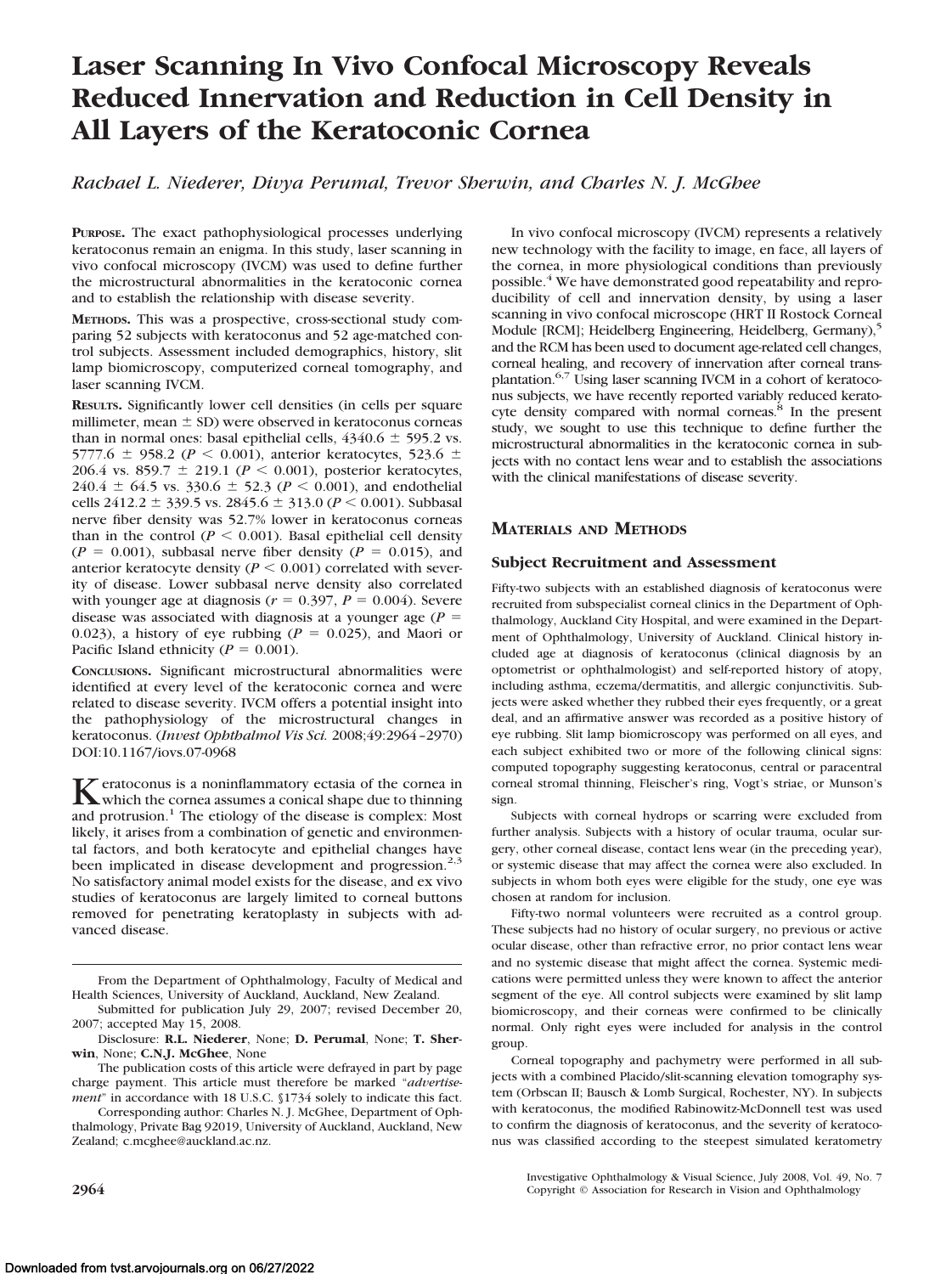reading on the keratometric map (mild, <45 D; moderate, 45-52 D; severe,  $>52$  D).<sup>9</sup>

This study received approval from the Auckland Ethics Committee and adhered to the Declaration of Helsinki. Written informed consent was obtained from all subjects after a detailed explanation of the nature of the study.

#### **In Vivo Confocal Microscopy**

Laser scanning IVCM was performed on all subjects with the HRT II RCM (Heidelberg Engineering GmbH). This microscope uses a 670-nm red wavelength diode laser source. A  $60 \times$  objective water-immersion lens with a numerical aperture of 0.9 (Olympus, Tokyo, Japan) and a working distance, relative to the applanating cap, of 0.0 to 3.0 mm, was used for all assessments. The images produced using this lens are  $400 \times 400 \mu$ m, and the manufacturer quotes transverse resolution and optical section thickness as 2 and 4  $\mu$ m, respectively. The RCM uses an entirely digital capture system.

Eyes were anesthetized with 1 drop of 0.4% benoxinate hydrochloride (Chauvin Pharmaceuticals, Surrey, UK). Carbomer 980 (Viscotears 0.2%; Novartis, North Ryde, NSW, Australia) was used as a coupling agent between the applanating lens cap and the cornea. During the IVCM examination, all subjects were asked to fixate on a distance target aligned to enable examination of the central cornea. The full thickness of the central cornea was scanned by using the device's "section" mode, enabling instantaneous imaging of a single area of the cornea at a desired depth. The total duration of IVCM examination was approximately 2 minutes per eye, and no subjects experienced any visual or corneal complications after examination.

#### **Image Analysis**

For each IVCM examination, three images were taken from each of the following levels: basal epithelium, subbasal nerve plexus, anterior stroma, posterior stroma, and endothelium. Anterior stroma was defined as the first three clear images (without motion blur or compression lines) immediately posterior to Bowman's layer, and the posterior stroma was defined as the first three clear images immediately anterior to Descemet's membrane. Images were selected for analysis by an experienced observer (RLN).

Measurements were performed with a caliper tool (analySIS 3.1; Soft Imaging System, Münster, Germany). For all epithelial and endothelial images a standard central counting frame size of  $200 \times 200 \mu m$ was used. For all subbasal nerve plexus and stromal images, the full  $400 \times 400$ -µm frame was used. Nerve fiber density was calculated by measuring the total length of all nerve fibers and branches per square millimeter. IVCM is unable to resolve individual nerve fibers, and therefore the subbasal nerve density represents the density of nerve fiber bundles rather than individual nerves. Ten percent of all images were recounted by one of the examiners (DP) to determine the interexaminer limit of agreement.

## **Statistical Analysis**

All values were entered into a database (Excel; Microsoft, Redmond, WA) and subsequently imported into statistical software for analysis (SPSS, ver. 15 for Windows; Chicago, IL), with the assistance of a professional biomedical statistician. Basic descriptive statistics were calculated on all data gathered and are reported as the mean  $\pm$  SD or *n* (%), as appropriate. Normal distribution of continuous variables was confirmed with the Kolmogorov-Smirnov test.10 Correlations between continuous variables were examined by calculating Pearson's correlation coefficient, Spearman's  $\rho$ , or Kendall's  $\tau$ , as appropriate. The Student's independent *t*-test, Mann-Whitney U test, or Fisher exact test was used to compare results between groups. Multiple linear regression was performed to determine the independent predictors of visual acuity by using a variety of iterative methods (forward, backward, and stepwise selection). All tests were two-tailed, and  $P \leq 0.05$  was considered statistically significant.

|                      | Control<br>$n = 52$ |                  | $\boldsymbol{P}$ |  |
|----------------------|---------------------|------------------|------------------|--|
| Sex, $n$ $(\%)$      |                     |                  |                  |  |
| Male                 | 23 (44.2)           | 27(51.9)         | 0.556            |  |
| Female               | 29(55.8)            | 25(48.1)         |                  |  |
| Age $(v)$            | $25.5 \pm 7.0$      | $27.9 \pm 11.1$  | 0.587            |  |
| Range $(y)$          | $(18-54)$           | $(13-54)$        |                  |  |
| Ethnicity, $n$ (%)   |                     |                  |                  |  |
| Caucasian            | 28 (53.8)           | 15(28.8)         | < 0.001          |  |
| Asian                | 14 (26.9)           | 7(13.5)          |                  |  |
| Maori/Pacific Island | 10(19.2)            | 30(57.7)         |                  |  |
| Corneal astigmatism  | $0.8 \pm 0.5$       | $5.7 \pm 3.8$    | < 0.001          |  |
| Range (D)            | $(0.1 - 2.1)$       | $(0.4 - 16.5)$   |                  |  |
| Max K                | $43.9 \pm 1.6$      | $53.3 \pm 9.6$   | < 0.001          |  |
| Range $(D)$          | $(40.9 - 47.0)$     | $(33.7 - 87.8)$  |                  |  |
| Min K                | $43.1 \pm 1.5$      | $47.6 \pm 7.2$   | < 0.001          |  |
| Range $(D)$          | $(39.9-46.7)$       | $(27.4 - 71.2)$  |                  |  |
| CCT                  | $552.5 \pm 35.6$    | $431.2 \pm 67.3$ | < 0.001          |  |
| Range $(\mu m)$      | $(455-633)$         | $(285 - 549)$    |                  |  |

No difference was observed in age or sex between the two groups. Significant differences were observed in central corneal thickness (CCT) and simulated keratometry (Max K and Min K; Orbscan II; Bausch & Lomb, Tampa, FL). Sex was compared between groups with the  $\chi^2$  test. Age, keratometry, and CCT were compared between groups with the Mann-Whitney *U* test.

#### **RESULTS**

Fifty-two subjects (52 eyes) with keratoconus were included for analysis and compared with 52 normal volunteers (52 eyes). The subjects' characteristics are reported in Table 1. Significantly more Maori and Pacific Island subjects were present in the keratoconus group than in the control group.

Mean best corrected visual acuity (BCVA) in the keratoconus group was  $20/64$  (mean logMAR  $0.51 \pm 0.51$ ). Age at diagnosis was  $21.6 \pm 10.0$  years (mean  $\pm$  SD). No significant difference was noted in age at diagnosis between male and female patients. A history of atopy was reported in 34 (65.4%) keratoconic subjects, including asthma in 24 (46.2%), eczema/ allergic dermatitis in 14 (26.9%), and allergic conjunctivitis in 18 (34.6%). Keratoconus was diagnosed in subjects with a history of atopy at a younger mean age (18.7  $\pm$  7.3 years vs.  $27.0 \pm 12.3$  years,  $P = 0.004$ ). No difference was observed in the history of atopy in relation to sex or ethnicity. Eye rubbing was reported in 12 (23.1%) subjects with keratoconus. No association was observed between a history of atopy and eye rubbing  $(P = 0.179)$ , but allergic conjunctivitis was strongly associated with a history of eye rubbing  $(P < 0.001)$ . No difference in history of eye rubbing was observed with age, sex, or ethnicity. A family history of keratoconus was reported in nine (17.3%) keratoconic subjects. No difference in reported family history was observed with age, sex, or ethnicity.

The quality of the IVCM images was good, and epithelial, keratocyte, and endothelial cell densities could be calculated in all eyes (Fig. 1). Interexaminer 95% limits of agreement were  $±7.9%$ .

Statistically significant lower cell and innervation densities were observed at every level of the keratoconic cornea compared with the control corneas (Table 2). Relative to control values, subjects with keratoconus exhibited 24.9% lower epithelial cell density, 39.2% lower anterior keratocyte density, 27.5% lower posterior keratocyte density, and 15.2% lower endothelial cell density (all  $P \le 0.001$ ; Fig. 1). Subbasal nerve fiber density in subjects with keratoconus was 52.7% lower than in the control ( $P < 0.001$ ; Fig. 2).

As the control group and keratoconus group were not matched for ethnicity, the cell and innervation densities for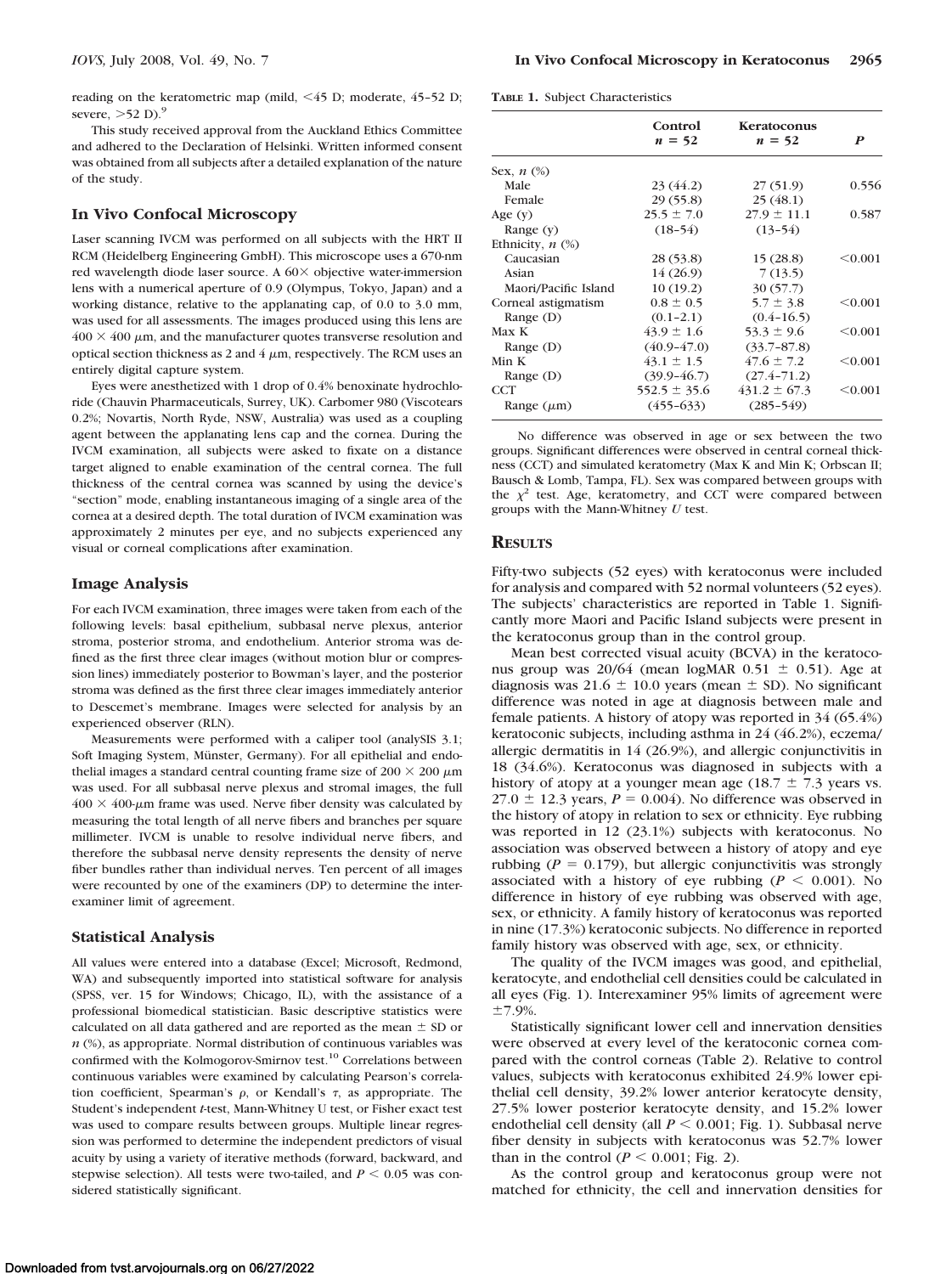

**FIGURE 1.** Laser scanning IVCM of the human cornea with the RCM (Heidelberg Engineering, GmBH, Heidelberg, Germany). Images cropped to  $300 \times 300$   $\mu$ m illustrating the epithelium, anterior and posterior stroma, and endothelium in control eyes (**A**, **C**, **E**, and **G**, respectively), and the epithelium, anterior and posterior stroma, and endothelium in keratoconic eyes (**B**, **D**, **F**, and **H**, respectively). Dark bands (presumed Vogt's striae) were observed in the posterior stroma in keratoconus (**F**).

Maori and Pacific Island subjects with and without keratoconus were compared. Despite the lower sample number, significantly lower epithelial cell ( $P \le 0.001$ ), anterior and posterior keratocyte (both  $P \le 0.001$ ), endothelial cell ( $P = 0.001$ ), and subbasal nerve fiber  $(P < 0.001)$  density was still observed in the keratoconus group.

In keratoconus subjects, subbasal nerve density correlated with age at diagnosis and with lower nerve density in subjects

in whom the disease was diagnosed at a younger age  $(r =$ 0.397,  $P = 0.004$ ). No correlation was observed between cell density at any level and age at diagnosis. No difference was observed in cell or innervation density between males and females with keratoconus. No difference was observed in cell or innervation density in keratoconus subjects, with or without a history of atopy or eye rubbing.

Subbasal nerve fiber density in keratoconus eyes correlated positively with anterior keratocyte cell density ( $r = 0.362$ ,  $P =$ 0.008). Endothelial cell density correlated with anterior (*r* 0.418,  $P = 0.002$ ) and posterior  $(r = 0.304, P = 0.028)$ keratocyte density. No correlation was observed between epithelial cell density and other cell layers, or between epithelial cell and subbasal nerve densities.

Topographic maps were generated for all control eyes and for 44 keratoconic eyes (85%;  $P = 0.006$ ). The maps could not be produced in eight eyes with keratoconus because of advanced disease and severe corneal irregularity. Subjects with keratoconus were subcategorized as follows: mild disease (*n* 7, 13.4%), moderate disease  $(n = 14, 26.9%)$ , and severe disease  $(n = 31, 59.6\%)$ , according to the steepest simulated keratometry on axial keratometric maps. Subjects in whom topography was not possible were classified, on the basis of clinical examination and irregular computerized topography, as severe. For the purpose of statistical analysis, results for subjects with mild or moderate keratoconus were pooled (*n* 21). Subject characteristics and cell and innervation density are reported for mild to moderate and severe disease in Table 3. Subjects with more severe disease were younger, both at the time of inclusion in the study ( $P = 0.025$ ) and at the time of diagnosis ( $P = 0.003$ ). No difference in duration of disease (taken as time from diagnosis to inclusion in the study) was observed between the two groups (mild/moderate keratoconus 5.8  $\pm$  6.7 years vs. keratoconus 6.8  $\pm$  7.1 years, *P* = 0.59). Maori and Pacific Island ethnicity was associated with more severe disease ( $P = 0.001$ ), and a younger mean age at diagnosis than Caucasian and Asian subjects (17.1  $\pm$  5.6 years vs.  $27.6 \pm 11.6$  years,  $P \le 0.001$ ). No difference in history of atopy was observed with stage of disease, but more subjects with severe disease gave a history of eye rubbing ( $P = 0.025$ ).

In subjects with keratoconus, logMAR BCVA correlated with CCT  $(r = -0.442, P \le 0.001)$ , corneal astigmatism  $(r =$  $0.420, P \leq 0.001$ ), simulated maximum keratometry reading  $(r = 0.467, P \le 0.001)$ , and simulated minimum keratometry reading  $(r = 0.374, P = 0.001)$ . A small correlation was also observed between logMAR BCVA and age at diagnosis (*r*  $-0.217$ ,  $P = 0.035$ ), epithelial cell density ( $r = -0.414$ ,  $P =$ 0.012), and anterior keratocyte density  $(r = -0.412, P =$ 0.003); however, these correlations did not prove significant in multiple linear regression when controlled for severity of disease. No association was observed between posterior keratocyte density or endothelial cell density and logMAR BCVA.

Subbasal nerve fibers exhibited increased tortuosity in subjects with keratoconus in comparison with control subjects (Fig. 2). In some subjects, abruptly terminating subbasal nerve fibers were observed in the central cornea. Stromal nerve fibers showed normal morphology, but nerve fibers bundles appeared thicker (Fig. 2).

Discontinuities were observed in Bowman's membrane in subjects with keratoconus, associated with presumed invagination of epithelial cells (Fig. 3). Vogt's striae were observed on confocal microscopy in 42 subjects with keratoconus (80.8%; Fig. 1F). The observation of Vogt's striae on IVCM was associated with lower CCT (420.2  $\pm$  64.1  $\mu$ m vs. 475.4  $\pm$  64.8  $\mu$ m) and lower endothelial cell count (2343.3  $\pm$  332.2 cells/  $mm<sup>2</sup>$  vs. 2701.5  $\pm$  188.2 cells/mm<sup>2</sup>). No association was observed between Vogt's striae on IVCM and age, sex, ethnicity,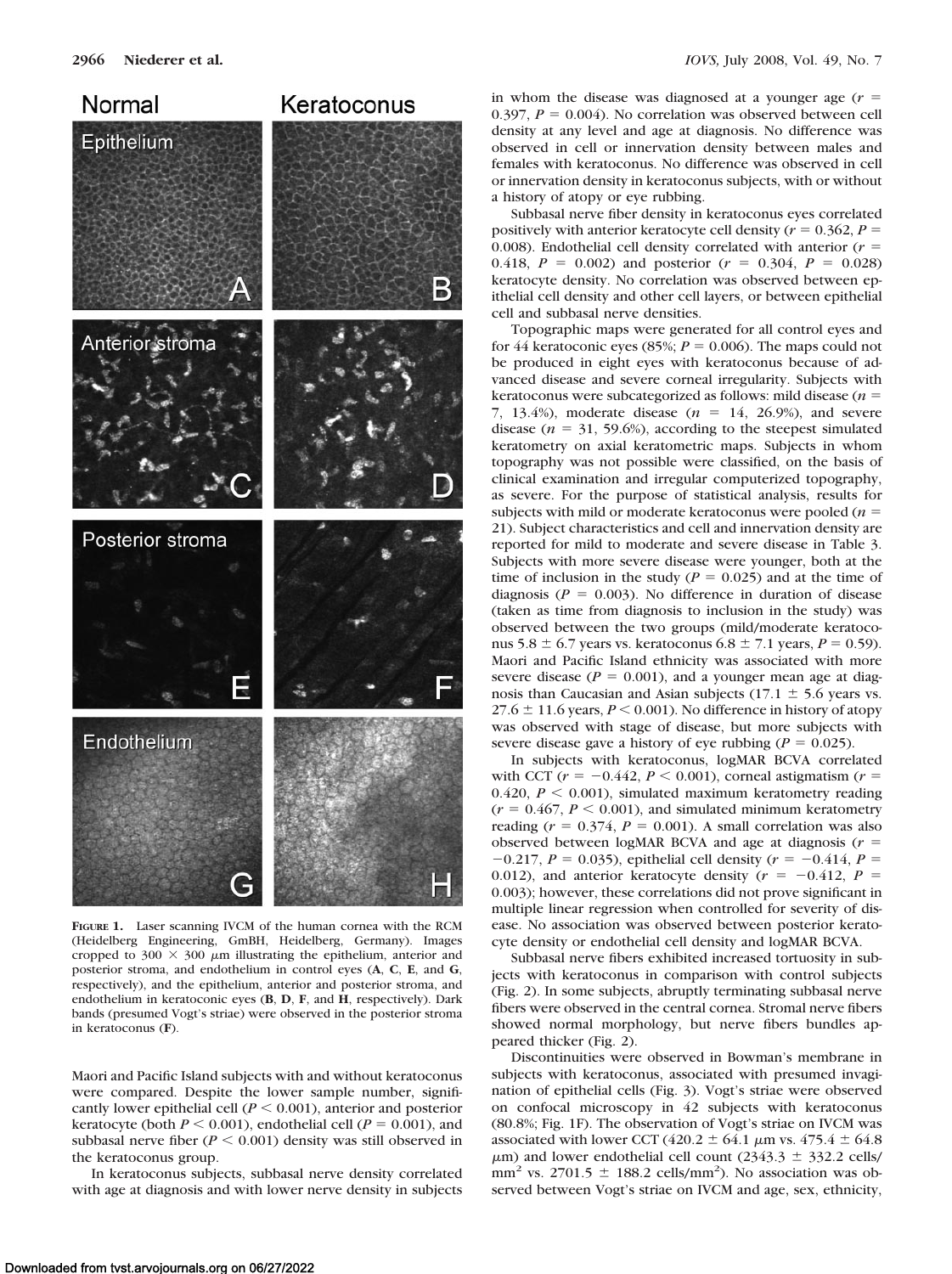|                                                    | Control<br>$n = 52$ | Keratoconus<br>$n = 52$ |         |
|----------------------------------------------------|---------------------|-------------------------|---------|
| Epithelium (cells/mm <sup>2</sup> )                | $5777.6 \pm 958.2$  | $4340.6 \pm 595.2$      | < 0.001 |
| Subbasal nerve density (mm nerve/mm <sup>2</sup> ) | $22.4 \pm 5.96$     | $10.6 \pm 5.23$         | < 0.001 |
| Anterior stroma (cells/mm <sup>2</sup> )           | $859.7 \pm 219.1$   | $523.6 \pm 206.4$       | < 0.001 |
| Posterior stroma (cells/mm <sup>2</sup> )          | $330.6 \pm 52.3$    | $240.4 \pm 64.5$        | < 0.001 |
| Endothelium (cells/mm <sup>2</sup> )               | $2845.6 \pm 313.0$  | $2412.2 \pm 339.5$      | < 0.001 |

| <b>TABLE 2.</b> Cell Density and Innervation Density in Keratoconus and Control Eves |  |  |  |
|--------------------------------------------------------------------------------------|--|--|--|
|--------------------------------------------------------------------------------------|--|--|--|

Statistically significant differences were observed in all cell densities and innervation density between the keratoconus and control groups (Mann-Whitney *U* test). Lower values were observed for all five parameters in the keratoconus group. Data are expressed as the mean  $\pm$  SD.

keratometry, or other measurements of cell and innervation density.

# **DISCUSSION**

We used laser scanning IVCM to examine microstructural changes in keratoconus in comparison with healthy control eyes. Ours is the largest IVCM study of the keratoconic cornea, and the exclusion of subjects with corneal scarring and contact lens wear provided clear corneal images and reduced possible confounding variables. The use of coherent light has enabled the production of laser scanning IVCM with improved contrast and higher image quality, particularly for the corneal stroma,<sup>11</sup> and good repeatability and reproducibility of this device have been demonstrated.<sup>5</sup>

Investigators in prior studies have examined the role of ethnicity in keratoconus, and whereas one group has observed



**FIGURE 2.** Laser scanning IVCM of subbasal and stromal nerves in keratoconus and control eyes. Laser scanning IVCM of the human cornea with the RCM (Heidelberg Engineering, GmBH, Heidelberg, Germany). Images cropped to 300  $\mu$ m  $\times$  300  $\mu$ m illustrating the subbasal nerve plexus and stromal nerves in control eyess (**A**, **C**, respectively) and the subbasal nerve plexus and stromal nerves in keratoconus (**B**, **D**, respectively). Increased nerve tortuosity and decreased nerve density were noted in the keratoconic subbasal nerve plexus (**B**) and the keratoconic stromal nerve appeared thickened (**D**).

an increased incidence of keratoconus in Asian subjects and a younger age at presentation, $12$  others have failed to observe a difference in keratoconus between ethnic groups.<sup>1,13,14</sup> Our study is the first to report a more severe spectrum of keratoconus in Maori and those of Pacific Island ethnicity.

An important limitation of the present study is that we were unable to match control subjects for ethnicity, due to the large proportion of Maori and Pacific Island subjects with keratoconus; however, significant differences in cell and innervation density were still observed when the groups were subanalyzed for ethnicity.

Atopy and eye rubbing have both been identified as risk factors for keratoconus.<sup>1,13,15</sup> We observed an association between allergic eye disease and eye rubbing, younger age at onset in atopic individuals, and a correlation between eye rubbing and disease severity. A history of atopy was observed in 65% and a history of eye rubbing in 23% of subjects with keratoconus. The rate of atopy is similar to that reported in the Collaborative Longitudinal Evaluation of Keratoconus (CLEK) study; however, fewer patients reported a history of eye rubbing (23% vs. 48% in CLEK study), possibly due to a lower incidence of allergic conjunctivitis in our keratoconus subjects (35% compared with 53% in the CLEK study).<sup>9</sup> A family history of keratoconus was reported by 17% of keratoconic subjects in this study, similar to that previously reported,<sup>9,15</sup> though lower than that previously self-reported in the New Zealand population  $(23.5\%)$ <sup>13</sup>

Enlargement and irregular arrangement of the basal epithelial cells was observed in this study, with basal epithelial cell density 25% lower in keratoconic than in control eyes and lower basal epithelial cell density in severe disease. Keratoconus has been associated with central epithelial thinning,<sup>16,17</sup> and a combination of specular microscopy and a contact lens have shown the superficial epithelial cells to be enlarged and elongated in keratoconus. Keratoconic epithelium has been examined in three IVCM studies, with two reporting an increase in cell area and whorl-like arrangement of the epithelial cells and the other, conversely, reporting a decrease in cell area and a 90% increase in basal epithelial cell density.<sup>18-20</sup> We observed a decrease in epithelial cell density in keratoconus, conflicting with the results of Uçakhan et al., $^{18}$  but agreeing with previous observations of increased epithelial cell area in keratoconus.17,19,20

While early electron microscopy studies suggest that the primary abnormality in keratoconus may reside in the corneal epithelium, $21$  subsequent studies have documented alterations of the subbasal nerve plexus,<sup>22,23</sup> stromal nerves,<sup>23,24</sup> keratocytes,<sup>18,19,25,26</sup> and endothelium.<sup>27,28</sup> Electron microscopy studies have revealed both activated and degenerating keratocytes in the keratoconic cornea,  $26,29,30$  with activated keratocytes exhibiting high levels of rough endoplasmic reticulum and discrete incursion of fine cellular processes into Bowman's membrane.<sup>30,31</sup> Increased apoptosis has been noted in kerato-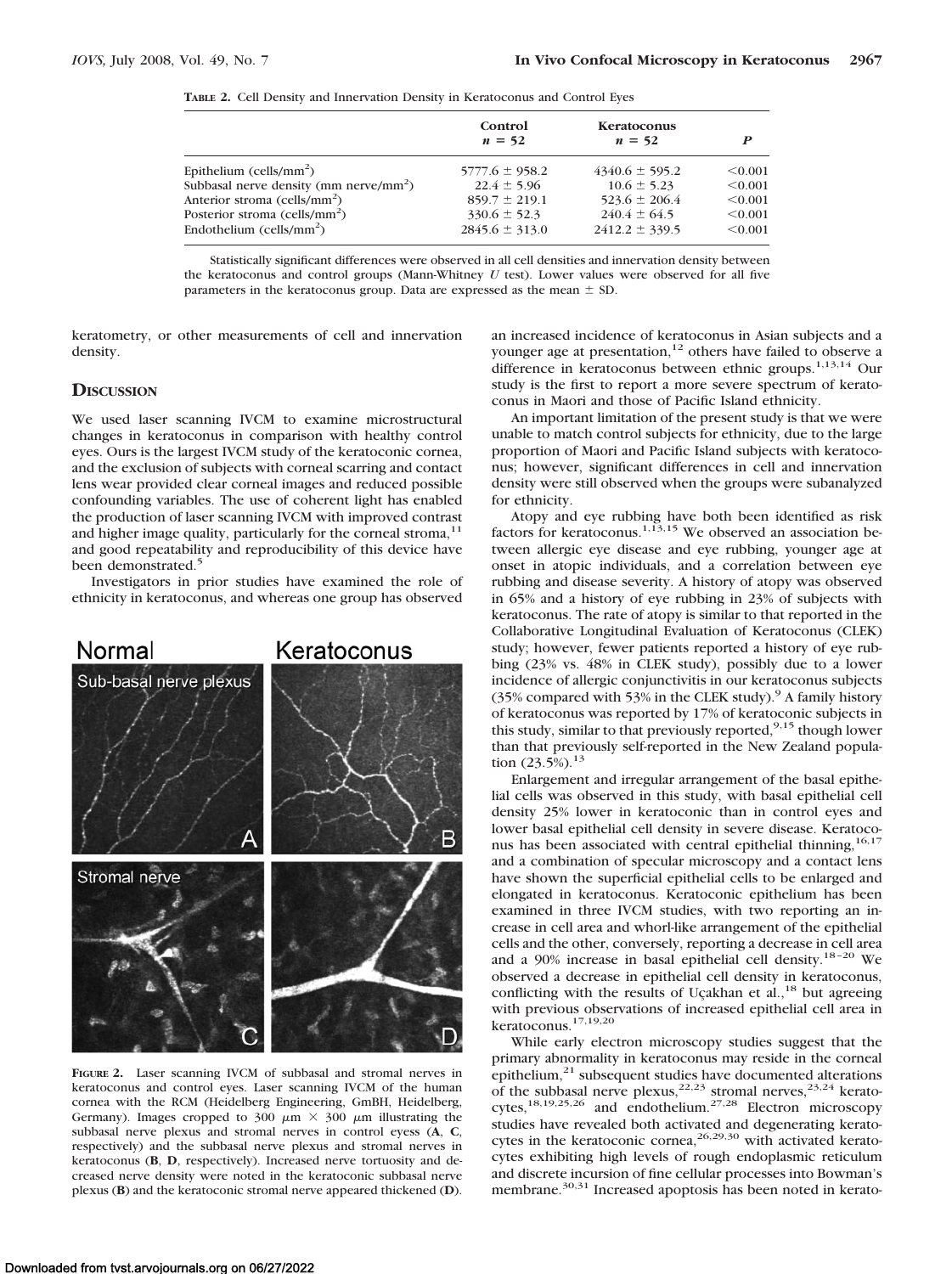|  |  | TABLE 3. Subject Characteristics and Cell Density with Stage of Disease |  |  |  |  |  |  |  |
|--|--|-------------------------------------------------------------------------|--|--|--|--|--|--|--|
|--|--|-------------------------------------------------------------------------|--|--|--|--|--|--|--|

| Mild/Moderate      | <b>Severe</b>           |                  |
|--------------------|-------------------------|------------------|
| $n = 21$           | $n = 31$                | $\boldsymbol{P}$ |
| $31.7 \pm 10.3$    | $25.4 \pm 11.1$         | 0.025            |
| $26.0 \pm 11.1$    | $18.6 \pm 8.1$          | 0.003            |
|                    |                         |                  |
| 11(52.4)           | 16(51.6)                |                  |
| 10(47.6)           | 15(48.4)                | 1.000            |
|                    |                         |                  |
| 6(28.6)            | 24(77.4)                |                  |
| 15(71.4)           | 7(22.6)                 | 0.001            |
| 14 (66.7)          | 20(64.5)                | 1.000            |
| 1(4.7)             | 11(35.5)                | 0.025            |
|                    | $20/110(0.74 \pm 0.50)$ | < 0.001          |
| $480.1 \pm 53.5$   | $388.5 \pm 45.7$        | < 0.001          |
| $3.3 \pm 2.1$      | $7.9 \pm 3.7$           | < 0.001          |
| $4654.0 \pm 429.4$ | $4128.3 \pm 603.4$      | 0.001            |
| $12.9 \pm 6.1$     | $9.1 \pm 4.0$           | 0.015            |
| $645.4 \pm 201.0$  | $441.1 \pm 167.6$       | < 0.001          |
| $239.1 \pm 57.2$   | $241.3 \pm 69.9$        | 0.904            |
| $2510.6 \pm 334.4$ | $2345.5 \pm 331.8$      | 0.087            |
|                    | $20/29(0.16 \pm 0.29)$  |                  |

Severe disease was associated with younger age at inclusion in the study, younger age at diagnosis, Maori/Pacific Island ethnicity, history of eye rubbing, poorer BCVA, CCT, and astigmatism and lower epithelial cell density, subbasal nerve fiber density, and anterior keratocyte cell density. Age, BCVA, CCT, and keratometry were compared between groups with the Mann-Whitney *U* test. Cell and innervation density were compared between groups with the independent-samples *t*-test.

conic corneas,<sup>28,32</sup> frequently associated with breaks in Bowman's membrane, and degenerative changes have been observed by electron microscopy, with loss of the keratocyte cell membrane and large cytoplasmic vesicles and lysosomes.<sup>29</sup>

In this study, we observed a lower keratocyte density in subjects with keratoconus in comparison with that in agematched control subjects (39.2% lower anterior keratocyte density, 27.5% lower posterior keratocyte density). In a light and electron microscopy study, no change was observed in keratocyte cell density in keratoconus in comparison with



**FIGURE 3.** Laser scanning IVCM of discontinuity of Bowman's membrane (and subbasal nerve plexus) in keratoconus with presumed invagination of epithelial cells in the top left quadrant of the image  $(400 \times 400 \mu m)$ .

control corneas<sup>33</sup>; however, four subsequent IVCM studies have all documented lower keratocyte density in keratoconus.8,18,19,25 Notably, Erie et al.25 reported both lower anterior and posterior keratocyte density in contact lens–wearing subjects with keratoconus (31.3% and 40.6% lower than in control subjects, respectively), but no significant reduction in keratocyte density was noted in subjects with keratoconus without a history of contact lens wear.

Hollingsworth et al.<sup>19</sup> used IVCM and reported a 19% lower anterior and 10% lower posterior keratocyte density in keratoconus in comparison with control subjects, although we did not control for contact lens wear or corneal scarring. More recently, Uçakhan et al.<sup>18</sup> published a study demonstrating anterior and posterior keratocyte density 19% and 22% lower than control subjects, respectively. However, images of the stroma were hazy and hyperreflective in 29.2% of keratoconus subjects, correlating with the degree of corneal scarring.

We have previously undertaken a laser scanning IVCM study of keratocyte density in keratoconus<sup>8</sup> and a significantly lower anterior and posterior keratocyte density was observed in keratoconic eyes with contact lens wear— 41.1% and 29% lower than in control subjects, respectively. Although posterior keratocyte density was also significantly lower in keratoconic eyes with no contact lens wear (19.5% lower than controls), the corresponding 15.8% reduction in keratocyte density in the anterior stroma failed to reach statistical significance, possibly due to the small sample size. Since the effect of long-term contact lens wear on the cornea has yet to reach a consensus in the literature, and may confound results, subjects who wore contact lenses were specifically excluded from the present study.34 –37 Therefore, in the absence of contact lens wear, the present study strongly supports the observation that anterior and posterior keratocyte density is lower in keratoconus, per se, and provides evidence that anterior keratocyte density correlates with severity of disease.

Increased visibility of the nerve fibers on clinical examination is one of the characteristic signs of keratoconus, $1,38$  and prominent corneal nerve fibers have been reported in 34% to  $91\%$  of subjects.<sup>18,38,39</sup> It was initially postulated that nerves were more visible in keratoconus, due to thinning of the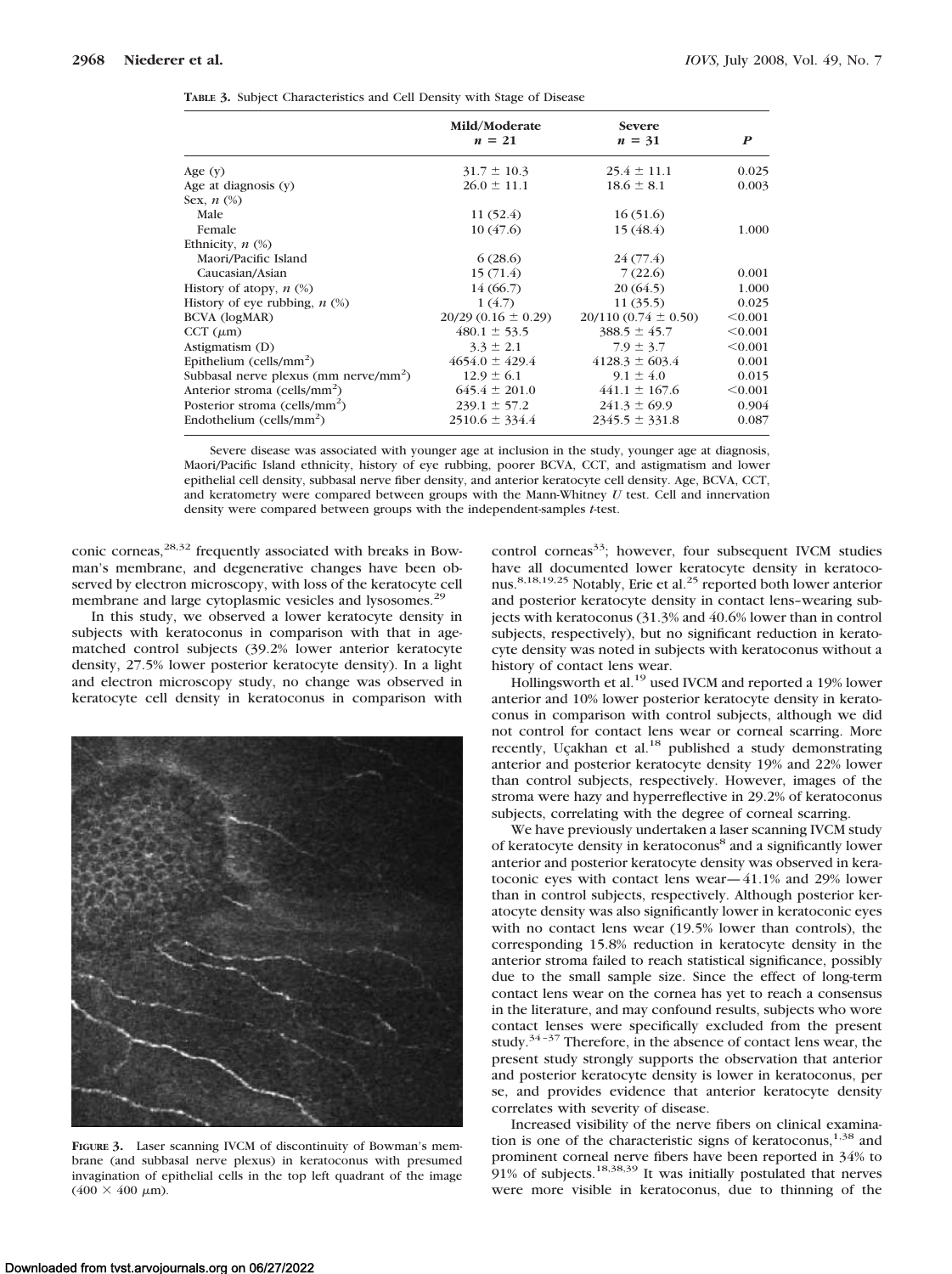$cornea<sup>40</sup>$ ; however, in a subsequent ex vivo study, our research group has observed localized nerve thickenings in close proximity to breaks in Bowman's membrane with wrapping of anterior keratocytes around the nerve,  $2^{1,24,41}$  and a small IVCM study of 13 subjects showed an increase in stromal nerve fiber diameter in keratoconus.<sup>23</sup> The subbasal nerve plexus architecture is altered in keratoconus, with fragmentation of the plexus, reduced central nerve fiber density, $^{22,23}$  and wrapping of the corneal nerves around the contour of the base of the cone.<sup>22</sup> In the present study, we examined only the central cornea, and thus we cannot comment on the spatiotemporal relationship of nerve changes to corneal thinning outside this area; however, previous mapping of the subbasal nerve plexus in keratoconus has noted lower subbasal nerve density at the site of corneal thinning. Two other groups<sup>22,24</sup> observed thickening of corneal nerve fibers at the site of destructive changes of the cornea. It has been suggested that corneal nerves may play a role in development and progression of keratoconus,  $24$ with support for this hypothesis coming from the close proximity of stromal nerve changes to breaks in Bowman's membrane24,41 and progression of keratoconus observed in a patient with unilateral CNV palsy.<sup>42</sup> In the present study, we did not assess corneal sensation; however, previous work from our research group demonstrated a reduction in corneal sensation in keratoconus correlated to the severity of keratoconus (Patel DV, unpublished data, 2005). In the present study, we quantitatively documented significant alteration in corneal nerves in keratoconus, with subbasal nerve fiber density 52.7% lower than in control eyes, increased subbasal nerve tortuosity, increased thickness of stromal nerves, and a correlation between nerve density and severity of disease, although whether these alterations play a causative role or are secondary manifestations of the underlying disease remains unknown.

We observed a small but statistically significant lower endothelial cell density in keratoconic eyes than in control eyes. Limited attention has been given to the endothelium in keratoconus, but previous studies have mostly reported that the endothelium is normal in keratoconus (with the exception of corneal hydrops).<sup>18,43</sup> However, increased apoptosis has been noted at the level of the endothelium in keratoconus,<sup>28</sup> and Chi et al.27 noted that although in the early stages of the disease the endothelium appears normal, in advanced disease it exhibited pyknosis and more widely spaced nuclei. However, since the morphology of the corneal endothelium in keratoconus generally appears normal, it is possible that very small differences in endothelial cell density have been overlooked. Certainly, distortion of corneal shape in keratoconus, with a resulting increased posterior surface area, could also explain a relative decrease in density with the original number of endothelial cells covering a greater area.

Despite numerous clinical and laboratory studies, the pathogenesis of keratoconus remains an enigma. In the present study, significant alterations in corneal microstructure and cellular density were observed at every level of the keratoconic cornea in both mild to moderate and severe disease. In particular, alterations in the epithelium, subbasal nerve plexus and anterior stroma correlated with severity of disease. IVCM offers the exciting possibility of imaging corneal changes in early disease and of dynamically monitoring disease progression, thus providing scientists and clinicians with a novel and highly practical bridge between clinical and laboratory observations.

## *Acknowledgments*

The authors thank Greg Gamble, MSc, Department of Medicine, University of Auckland, for assistance with statistical analysis.

### *References*

- 1. Krachmer JH, Feder RS, Belin MW. Keratoconus and related noninflammatory corneal thinning disorders. *Surv Ophthalmol*. 1984; 28(4):293–322.
- 2. Sherwin T, Brookes NH. Morphological changes in keratoconus: pathology or pathogenesis. *Clin Exp Ophthalmol*. 2004;32(2): 211–217.
- 3. Vincent AL, Patel DV, McGhee CN. Inherited corneal disease: the evolving molecular, genetic and imaging revolution. *Clin Exp Ophthalmol*. 2005;33(3):303–316.
- 4. Patel DV, McGhee CN. Contemporary in vivo confocal microscopy of the living human cornea using white light and laser scanning techniques: a major review. *Clin Exp Ophthalmol*. 2007;35(1):71– 88.
- 5. Niederer RL, Perumal D, Sherwin T, McGhee CNJ. Repeatability and reproducibility of cell counting and innervation density utilising the Heidelberg Retina Tomograph II Rostock Corneal Module laser scanning in vivo confocal microscope. *Graefes Arch Clin Exp Ophthalmol*. In press.
- 6. Niederer RL, Perumal D, Sherwin T, McGhee CN. Age-related differences in the normal human cornea: a laser scanning in vivo confocal microscopy study. *Br J Ophthalmol*. 2007;91(9):1165– 1169.
- 7. Niederer RL, Perumal D, Sherwin T, McGhee CN. Corneal innervation and cellular changes after corneal transplantation: an in vivo confocal microscopy study. *Invest Ophthalmol Vis Sci*. 2007; 48(2):621– 626.
- 8. Ku JY, Niederer RL, Patel DV, et al. Laser scanning in vivo confocal analysis of keratocyte density in keratoconus. *Ophthalmology*. Published online September 5, 2007.
- 9. Zadnik K, Barr JT, Edrington TB, et al. Baseline findings in the Collaborative Longitudinal Evaluation of Keratoconus (CLEK) Study. *Invest Ophthalmol Vis Sci*. 1998;39(13):2537–2546.
- 10. Popivanov D, Mineva A. Testing procedures for non-stationarity and non-linearity in physiological signals. *Math Biosci*. 1999;157: 303–320.
- 11. Patel DV. *In Vivo Confocal Microscopy of the Cornea in Health and Disease*. Department of Ophthalmology. PhD Thesis. Auckland, New Zealand: University of Auckland, 2005.
- 12. Pearson AR, Soneji B, Sarvananthan N, Sandford-Smith JH. Does ethnic origin influence the incidence or severity of keratoconus? *Eye*. 2000;14:625– 628.
- 13. Owens H, Gamble G. A profile of keratoconus in New Zealand. *Cornea*. 2003;22(2):122–125.
- 14. Sabiston DW. The crazy cone. *Aust J Ophthalmol*. 1978;6:43– 45.
- 15. Edwards M, McGhee CN, Dean S. The genetics of keratoconus. *Clin Exp Ophthalmol*. 2001;29(6):345–351.
- 16. Scroggs MW, Proia AD. Histopathological variation in keratoconus. *Cornea*. 1992;11(6):553–559.
- 17. Tsubota K, Mashima Y, Murata H, et al. Corneal epithelium in keratoconus. *Cornea*. 1995;14(1):77– 83.
- 18. Uçakhan OO, Kanpolat A, Yilmaz N, Ozkan M. In vivo confocal microscopy findings in keratoconus. *Eye Contact Lens*. 2006; 32(4):183–191.
- 19. Hollingsworth JG, Efron N, Tullo AB. In vivo corneal confocal microscopy in keratoconus. *Ophthalmic Physiol Opt*. 2005;25(3): 254 –260.
- 20. Somodi S, Hahnel C, Slowik C, et al. Confocal in vivo microscopy and confocal laser-scanning fluorescence microscopy in keratoconus. *Ger J Ophthalmol*. 1996;5(6):518 –525.
- 21. Teng CC. Electron microscope study of the pathology of keratoconus: I. *Am J Ophthalmol*. 1963;55:18 – 47.
- 22. Patel DV, McGhee CNJ. Mapping the corneal sub-basal nerve plexus in keratoconus by in vivo laser scanning confocal microscopy. *Invest Ophthalmol Vis Sci*. 2006;47(4):1348 –1351.
- 23. Simo Mannion L, Tromans C, O'Donnell C. An evaluation of corneal nerve morphology and function in moderate keratoconus. *Cont Lens Anterior Eye*. 2005;28(4):185–192.
- 24. Brookes NH, Loh IP, Clover GM, et al. Involvement of corneal nerves in the progression of keratoconus. *Exp Eye Res*. 2003; 77(4):515–524.